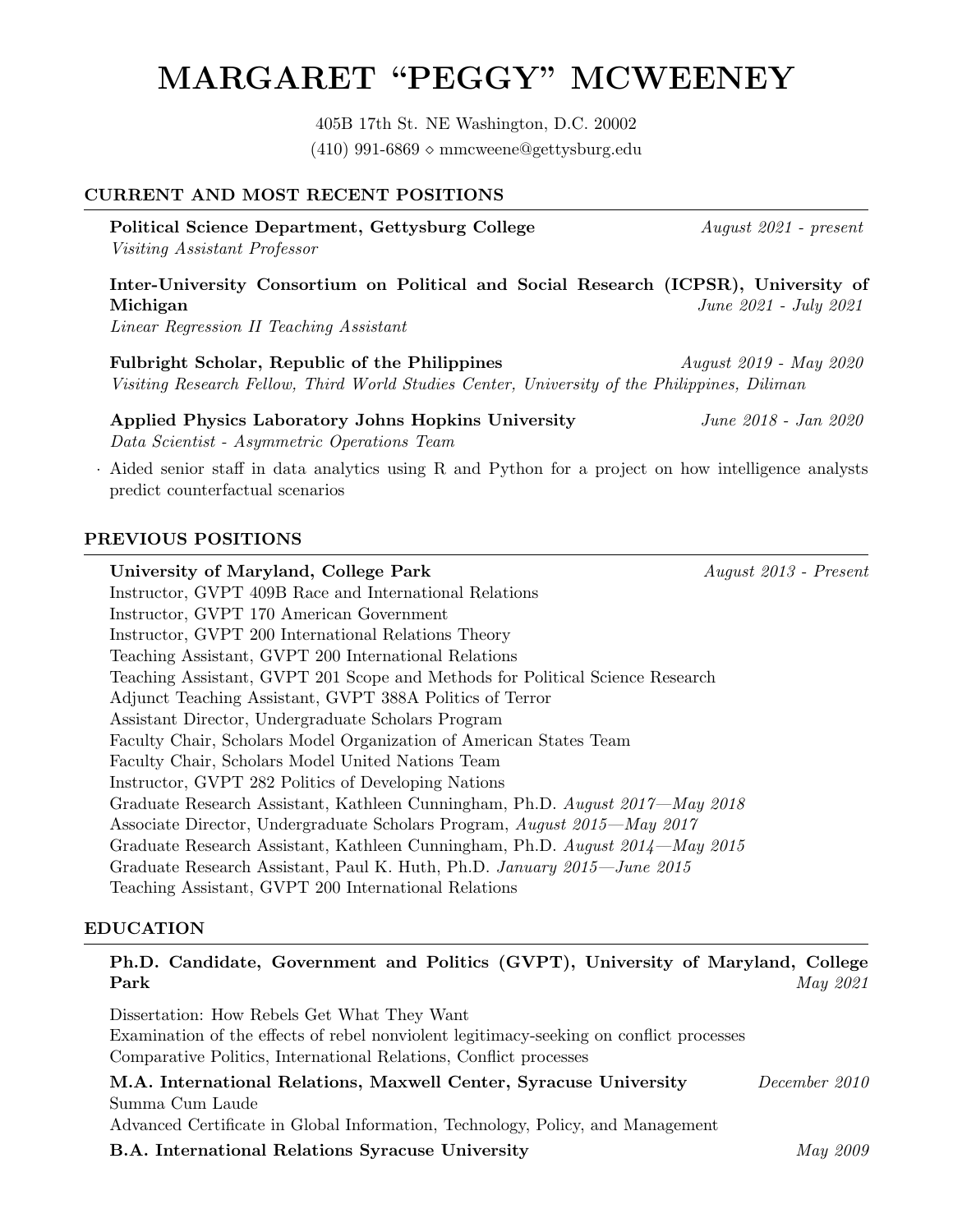Chancellor's Scholarship (attendance scholarship) Summa Cum Laude Renée Crown Honors Program

#### PUBLICATIONS

| Peggy McWeeney. Review of Williams, Paul D.; Bellamy, with Alex J. Understanding Peacekeeping.<br>H-War, H-Net Reviews. May, 2022. | May 2022 |
|------------------------------------------------------------------------------------------------------------------------------------|----------|
| "How Resistance Groups Generate Legitimacy." with W. Sam Lauber<br>Johns Hopkins Applied Physics Laboratory                        | 2014     |
| "Transition from Resistance to Governance." with W. Sam Lauber<br>Johns Hopkins Applied Physics Laboratory                         | 2014     |

# WORKS IN PROGRESS

"How Rebels Make Their Case."

"How Rebels Get What They Want."

"How Rebels Keep the Peace."

"Rebel Legitimacies." with Kathleen Gallagher Cunningham

"Rebel Group Origins and Civilian Victimization." with Kathleen Gallagher Cunningham, Jessica Maves Braithwaite, and Sean Rao

# CONFERENCES AND INVITED PRESENTATIONS

| "How Rebels Keep the Peace."                                                                      | 2022 |
|---------------------------------------------------------------------------------------------------|------|
| Presented at APSA 2022, Montreal                                                                  |      |
| "How Rebels Keep the Peace."                                                                      | 2021 |
| Presented at Lussier Conference at University of Maryland, College Park                           |      |
| "How Rebels Get What They Want"                                                                   | 2020 |
| Presented at Philippine Political Science Association                                             |      |
| "Civilian Targeting"                                                                              | 2019 |
| Presented at the Peace Curriculum Forum from the Embassy of the United States of America, Foreign |      |
| Service Institute, and Mindanao State University                                                  |      |
| Visions in Methodology, Ohio State University                                                     | 2018 |
| Southeast Asia Research Group, Georgetown University                                              | 2018 |
| "Track and Yield: Difference between Sexes Regarding Public Opinion on National Security."        | 2016 |
| Presented at Northeast Political Science Association                                              |      |

## HONORS AND GRANTS

| Lussier Award for Conflict Research, University of Maryland, College Park                          | <i>July 2020</i> |
|----------------------------------------------------------------------------------------------------|------------------|
| Critical Language Scholarship, United States Department of State                                   | <i>July 2020</i> |
| Fulbright Scholarship, United States Department of State                                           | 2019-2020        |
| University of Maryland, School of Behavioral and Social Sciences Outstanding Graduate Student 2018 |                  |
| University of Maryland, GVPT Comparative Politics Subfield Research Award                          | 2018             |
| University of Maryland, GVPT Political Methodology Subfield Research Award                         | 2018             |
| University of Maryland, School of Behavioral and Social Sciences Dean's Research Initiative        | 2016             |

# **TEACHING**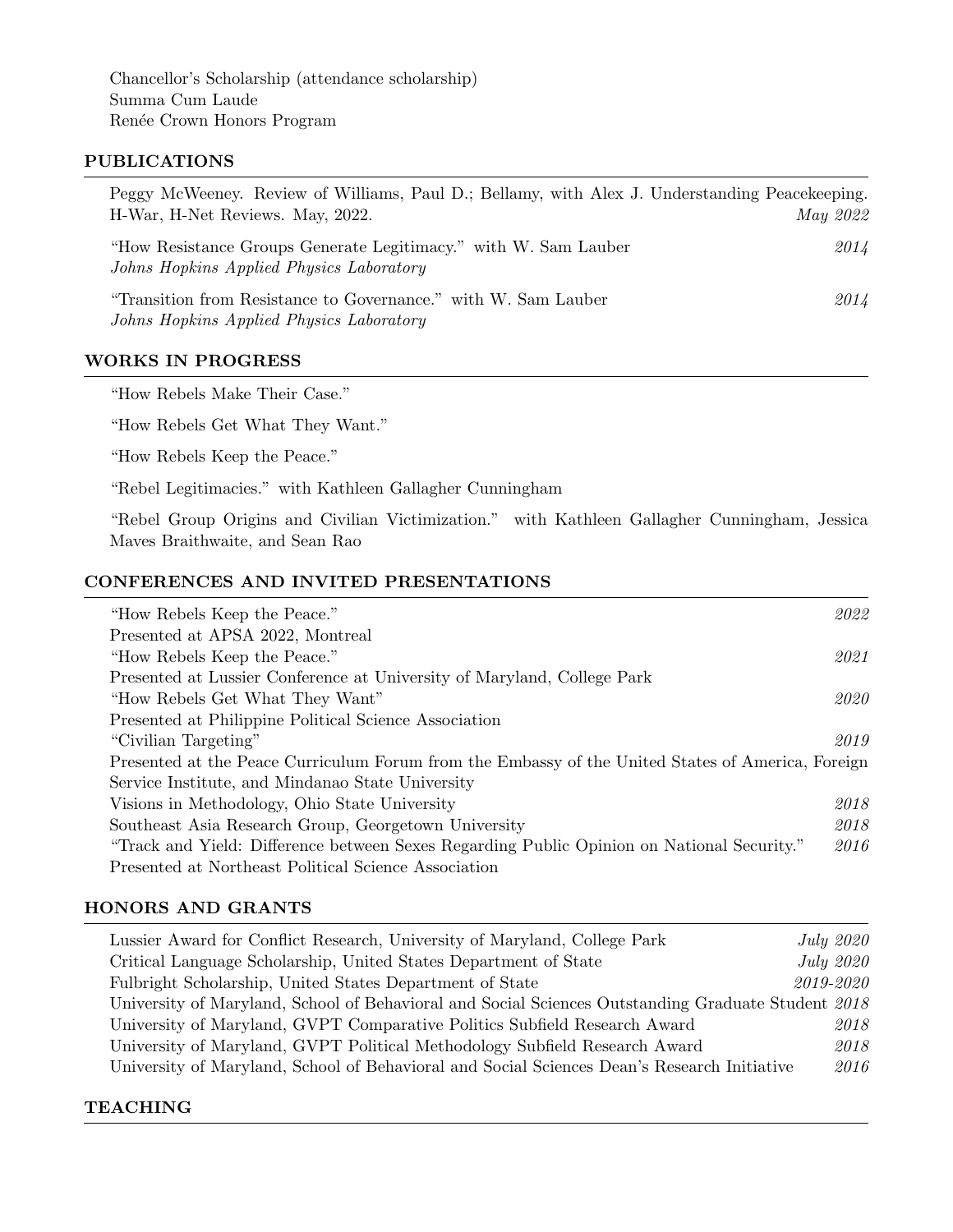Peace/Conflict Resolution for Armed Militias Race and International Relations Judicial Processes Introduction to International Relations International Political Economy American Government International Relations Theory The Politics of Developing Nations The Politics of Terrorism

# UNIVERSITY AND DEPARTMENTAL SERVICE

| Maryland Mentor Corps Volunteer                                               | $2020 - 2021$ |  |
|-------------------------------------------------------------------------------|---------------|--|
| University of Maryland, GVPT Graduate Student Association Social Chair        | $2016 - 2018$ |  |
| University of Maryland, Comparative Politics Subfield Graduate Representative | $2014 - 2015$ |  |

#### PROFESSIONAL ACTIVITIES

| Member, Women in Conflict Studies (WICS)                        | $2020 - Present$ |
|-----------------------------------------------------------------|------------------|
| Member, Rebel Governance Network                                | $2020 - Present$ |
| Member, Women's Initiative in Networking and Development (WIND) | $2020 - Present$ |
| Member, European International Studies Association              | $2020 - Present$ |
| Member, Visions in Methodology                                  | $2018 - Present$ |
| Member, The Society of Political Methodology                    | $2018$ -Present  |
| Member, The Southeast Asian Research Group                      | $2018 - Present$ |
| Member, International Studies Association                       | $2018 - Present$ |
| Member, National Capitol Area Political Science Association     | $2015$ – Present |
| Member, American Political Science Association                  | $2013$ – Present |

## PUBLIC POLICY EXPERIENCE

Center for Strategic Management, Public Leadership Institute January 2012 - August 2013 Program Support Specialist

- · Teaching Assistant for University of Maryland University College Introduction to Intelligence Management, and Leadership in the Intelligence Community Courses
- · Aided senior staff members in program management, strategic planning, and evaluation projects for Federal Government Agencies
- · Supported the Chief Executive in strategic management and evaluation projects for the Department of State and Department of Mine Safety in the Department of the Interior.

## Indian Institute for Health Management Research August 2010 - December 2010 Economics Intern

- · Intern for Future Health Systems Initiative, in conjunction with the WHO and Johns Hopkins University, to provide economic analysis on the status public health in West Bengal India
- · Worked with a senior economist and used STATA to evaluate the public health programs efficiency, particularly maternal and child mortality, in remote villages in West Bengal, India
- · Co-authored article on health market in India with senior economist, Dr. Barun Kanjilal

# Entrepreneurship and Empowerment Program in South Africa May 2010 - July 2010 Small Business Consultant

· Collaborated with a team of five student consultants from Syracuse and Stellenbosch Universities. Team assessed two businesses initiated by economically disadvantaged entrepreneurs in the Western Cape over an 8 week period